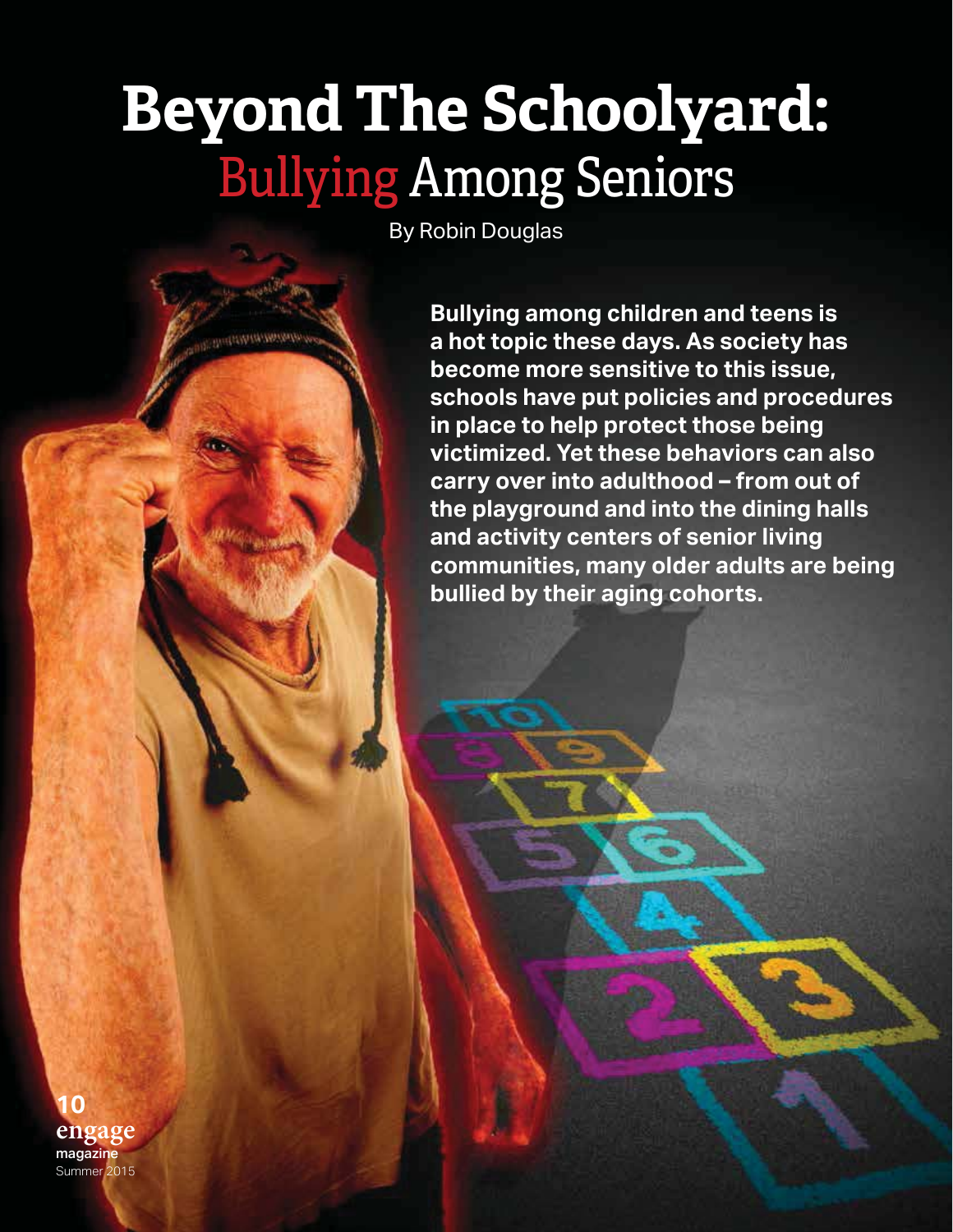Bullying is defined by the American Psychological Association as "a form of aggressive behavior in which someone intentionally and repeatedly causes another person injury or discomfort." While there is still little research available on the subject, a study by Arizona State University gerontology expert Dr. Robin Bonifas estimates that between 10 and 20 percent of residents have experienced at least one episode of bullying.

 Ruben Rivera-Jackman, senior resident services manager at King County Housing Authority, is also a speaker and certified trainer with the National Resource Center on LGBT Aging. He provides training on cultural competency, LGBT issues, intergenerational communication and elder bullying for senior living providers. Through a combination of interactive sessions and more traditional presentation methods, Rivera-Jackman discusses the facts and myths around elder bullying and takes participants through self-reflection exercises to help them explore their own feelings on the topic. "I start off by asking how many people have experienced bullying," he says. Hands immediately start to go up around the room.

# **What Constitutes Bullying Behavior?**

"Somehow it got out that I'm a lesbian…now, suddenly, there are no seats at the table when I come downstairs to eat. They've shut me out."

Bullying behavior among older adults is similar to what you might find in any middle school or high school setting where a social hierarchy exists. Perceived differences – cultural customs, socioeconomic background, disabilities, sexual identity or even being a certain age – may cause some residents to become a "target." Rivera-Jackman shares the stories, for example, of a transgender resident whose neighbor began posting biblical verses on her door, and a younger resident harassing an older resident, intentionally bumping into her then blaming her for the incident.

 In her presentation, "Recognizing and Curtailing Senior Bullying Among Older Adults," Bonifas outlines three general types of bullying behavior: verbal intimidation, including name calling, insults, or gossiping; physical intimidation like pushing or hitting, and "relationshipcentered" bullying – this can include ostracizing certain individuals during meal times and activities, or social cliques taking over certain tables in common areas for their own

#### group.

 Usually associated with childhood and adolescence, cliques are just as prevalent in senior communities as they are in any other congregate setting. A 2014 study by the American Sociological Association explains that cliques are spurred by "the desires for familiarity and certainty, for control and dominance, and for security and support." Some older adults may be drawn to the social safety net offered by cliques as they search to redefine themselves during this new phase in life.

 Bullying occurrences don't always have to be face-to-face encounters. The rise in social networking among seniors also means "cyberbullying" – posting derogatory messages on someone's Facebook page or other social media outlet – can have the same devastating effects on an older adult's reputation and well-being that it would on a younger person.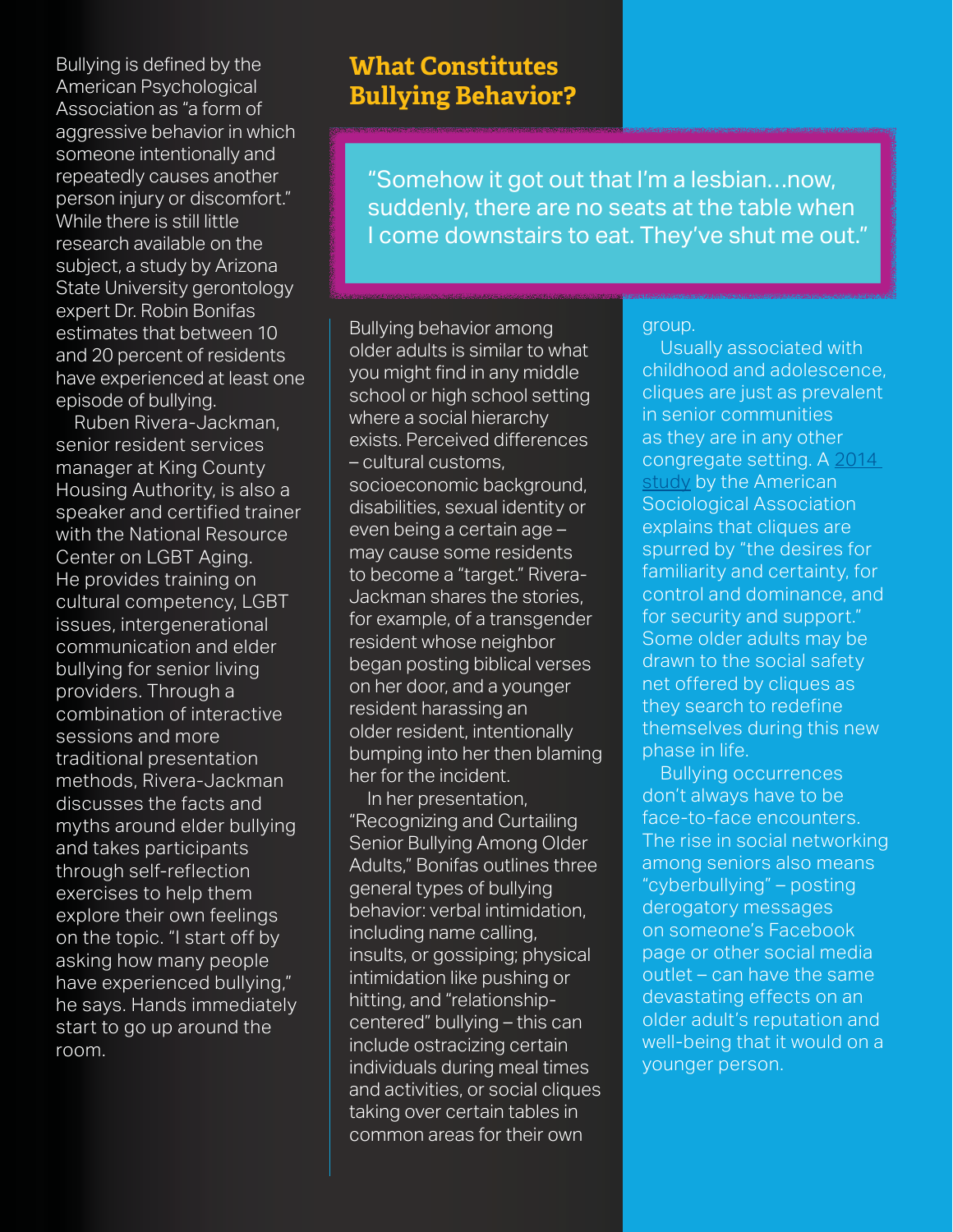#### **Causes of Bullying Behavior**

"I try not to make eye contact with him when we pass each other in the hall. Last time he threatened to hit me if I looked at him again."

Some adults may have a difficult time transitioning into a senior living community. Fearing a loss of independence and sense of identity may cause some to react with antagonistic behavior and target residents they see as "weaker." Those who were bullied as children can also switch roles to become the bully in their adult lives, and this behavior continues into their later years during a time when they are feeling especially vulnerable and need to regain some sense of control.

and invasion of privacy. "Often, **12** of verbal or physical abuse, It is also important to note that some bullying behaviors may be indicative of other emotional or physical conditions. Dementia, for example, might cause people to react more aggressively to certain situations. A recent Cornell University study by gerontology professor Karl Pillemer, found that nearly one in five nursing home residents were involved in "at least one negative and aggressive encounter with one or more fellow residents" over a four-week period. These included acts inappropriate sexual behavior,

their underlying dementia or mood disorder can manifest as verbally or physically aggressive behavior," said Pillemer. Depression, anxiety, and other behavioral disorders can also play a role.

 Misperceptions about an individual can also cause unnecessary discord. A resident who is used to being in charge of others may try to organize activities in a way that comes off as pushy and domineering to their peers. If the conflict isn't physical, Rivera-Jackman recommends trying to communicate directly with the person exhibiting the behavior. They may be unaware that anyone actually perceives them as a bully.

### **Suffering in Silence: Reasons for Not Reporting**

adult who finds themselves being targeted by other residents may feel surprised and embarrassed, so they may try to ignore the behavior rather than go through the reporting process and deal with possible retaliation. New residents may not want to "make a fuss" while they are still trying to get settled in a new environment.

 It's also possible that certain behaviors aren't recognized as "bullying" in the traditional sense. Staff may be unsure of the correct protocol or would prefer to let the situation resolve itself on its own. Bullying prevention trainer Dorothy Devlin began developing a module on senior bullying after witnessing behavior at her mother's assisted living community. "I became acutely aware of bullying behaviors going on around her – in the common room, in the dining room, hallways and laundry rooms. I started talking to residents about this and also doing some research on my own." Following her presentation at the LeadingAge Pennsylvania Annual Conference in 2013, she realized "so many

"It's not just me; she's like this with everyone. I've thought about telling someone, but what if she tries to get back at me?"

Incidents of bullying among seniors can go unreported for a variety of reasons. An older